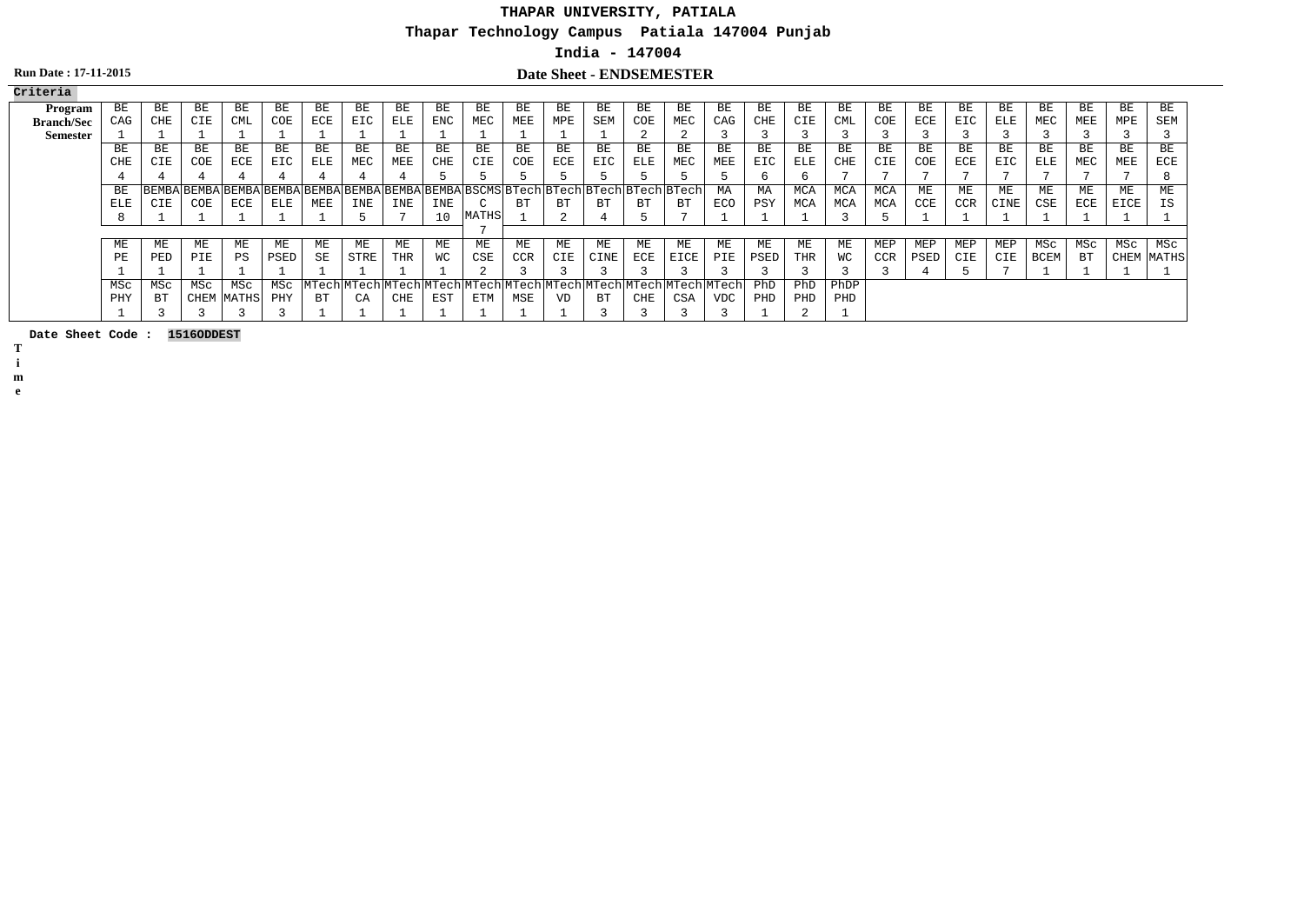#### **Date Sheet Code : 1516ODDEST**

| Т<br>$\mathbf i$ |            | Dates--> $07-12-2015$ | $08 - 12 - 2015$ | $09 - 12 - 2015$ | $10 - 12 - 2015$ | $11 - 12 - 2015$ | $12 - 12 - 2015$ | $14 - 12 - 2015$ | $15 - 12 - 2015$ | $16 - 12 - 2015$ | $17 - 12 - 2015$ |
|------------------|------------|-----------------------|------------------|------------------|------------------|------------------|------------------|------------------|------------------|------------------|------------------|
| m                | $09:00$ AM | <b>UCS803</b>         | <b>UME704</b>    | <b>UCE722</b>    | <b>UCH721</b>    | <b>UCS871</b>    | <b>PCA301</b>    | UHU031           | <b>UEI302</b>    | <b>UMA032</b>    | <b>PPH302</b>    |
| $\mathbf{e}$     |            | <b>UEC309</b>         | <b>UEC503</b>    | <b>UCS852</b>    | <b>UME302</b>    | <b>PPH301</b>    | UHU002           | UES001           | <b>PVL332</b>    | <b>UEI802</b>    | UEE001           |
|                  |            | <b>UBT704</b>         | <b>UMT721</b>    | <b>PBT305</b>    | <b>UBT702</b>    | <b>PWC336</b>    | UCH712           | PMC317           | <b>PVL334</b>    |                  | <b>UHU032</b>    |
|                  |            | UEC804                | <b>UCH701</b>    | UEC304           |                  | <b>UEE802</b>    | <b>UCS863</b>    | <b>UCS854</b>    | <b>UCE303</b>    |                  | UHU034           |
|                  |            | <b>PTH322</b>         | <b>PCY307</b>    | <b>PPH303</b>    |                  | <b>UBT703</b>    | <b>UCS305</b>    | <b>UEE101</b>    | <b>UCS307</b>    |                  | <b>PMC305</b>    |
|                  |            | <b>PEI307</b>         |                  | PCA307           |                  | <b>PBT202</b>    | <b>PBT311</b>    | PMC312           | <b>PCD312</b>    |                  |                  |
|                  |            | <b>UCS801</b>         |                  | <b>UME305</b>    |                  | <b>UES008</b>    | <b>UCS862</b>    |                  | <b>UEC803</b>    |                  |                  |
|                  |            | UCH304                |                  | UME701           |                  | <b>PCE321</b>    | <b>UEC853</b>    |                  | <b>PMC391</b>    |                  |                  |
|                  |            | UEN003                |                  | <b>UEC802</b>    |                  | PMC304           | <b>PBT313</b>    |                  | <b>PPH305</b>    |                  |                  |
|                  |            | UIE404                |                  | UCH302           |                  | PCY302           | <b>UCS861</b>    |                  | UEC404           |                  |                  |
|                  |            | <b>PCL322</b>         |                  | <b>PIN314</b>    |                  | UCB005           | <b>UEI801</b>    |                  | UCE701           |                  |                  |
|                  |            | <b>PBY302</b>         |                  | <b>PMC306</b>    |                  | <b>UEC801</b>    | <b>UEE801</b>    |                  | <b>UCS802</b>    |                  |                  |
|                  |            | <b>PWC321</b>         |                  | <b>PCY316</b>    |                  | <b>UEC307</b>    | UDP001           |                  | <b>PCA308</b>    |                  |                  |
|                  |            | <b>UES007</b>         |                  | <b>UEI201</b>    |                  | <b>UCS872</b>    | UME702           |                  | <b>PEI306</b>    |                  |                  |
|                  |            | <b>PCD315</b>         |                  | UEC401           |                  | <b>UES031</b>    |                  |                  | PIM404           |                  |                  |
|                  |            | <b>PCH392</b>         |                  | <b>UCS306</b>    |                  | <b>UEI803</b>    |                  |                  | <b>UCH303</b>    |                  |                  |
|                  |            | PEC322                |                  | <b>UCE302</b>    |                  | UEC742           |                  |                  | <b>PEE203</b>    |                  |                  |
|                  |            | <b>PCE301</b>         |                  | <b>UEE843</b>    |                  | <b>PCA305</b>    |                  |                  | <b>PIE101</b>    |                  |                  |
|                  |            | <b>PCA312</b>         |                  |                  |                  | PEC337           |                  |                  | <b>UEE303</b>    |                  |                  |
|                  |            | <b>UME703</b>         |                  |                  |                  | <b>UEE301</b>    |                  |                  | <b>PBY305</b>    |                  |                  |
|                  |            | <b>UEC504</b>         |                  |                  |                  | <b>UEI301</b>    |                  |                  | <b>PBY304</b>    |                  |                  |
|                  |            | UMT302                |                  |                  |                  |                  |                  |                  | <b>UME706</b>    |                  |                  |
|                  |            | <b>UEI303</b>         |                  |                  |                  |                  |                  |                  | <b>UEC303</b>    |                  |                  |
|                  |            | <b>UEI842</b>         |                  |                  |                  |                  |                  |                  | <b>PPI315</b>    |                  |                  |
|                  |            | <b>PEC217</b>         |                  |                  |                  |                  |                  |                  | <b>PCL313</b>    |                  |                  |
|                  |            | <b>PVL341</b>         |                  |                  |                  |                  |                  |                  | <b>PHU301</b>    |                  |                  |
|                  |            | <b>PBY303</b>         |                  |                  |                  |                  |                  |                  |                  |                  |                  |
|                  |            | PCD314                |                  |                  |                  |                  |                  |                  |                  |                  |                  |
|                  |            | <b>PCD316</b>         |                  |                  |                  |                  |                  |                  |                  |                  |                  |
|                  |            | <b>PPI312</b>         |                  |                  |                  |                  |                  |                  |                  |                  |                  |
|                  |            | <b>PEE340</b>         |                  |                  |                  |                  |                  |                  |                  |                  |                  |
|                  |            | <b>PBT306</b>         |                  |                  |                  |                  |                  |                  |                  |                  |                  |
|                  |            | <b>PCY323</b>         |                  |                  |                  |                  |                  |                  |                  |                  |                  |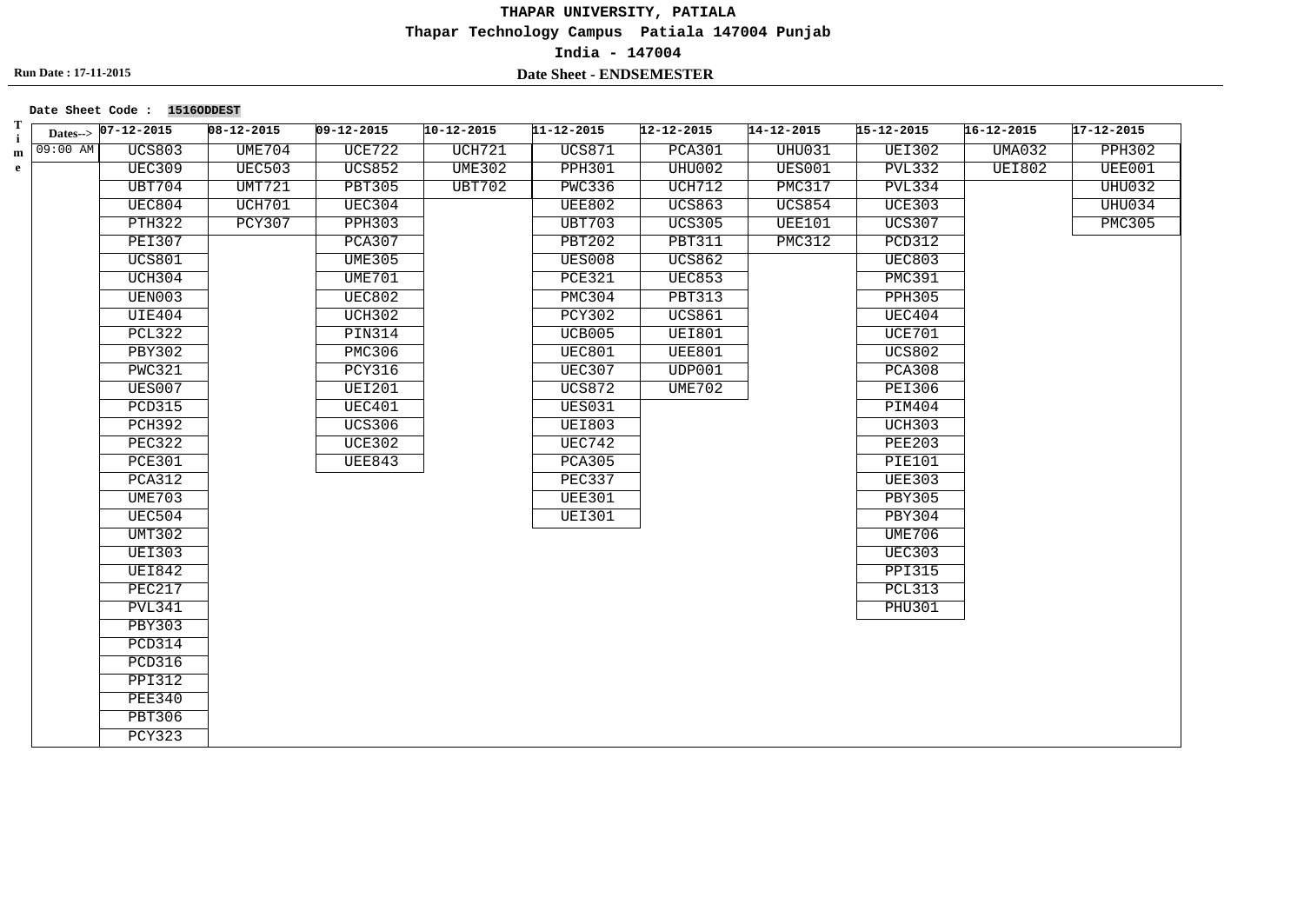|            | Dates--> 18-12-2015 | 19-12-2015    |
|------------|---------------------|---------------|
| $09:00$ AM | <b>UME705</b>       | <b>PPH317</b> |
|            | <b>UCS304</b>       | <b>PMC303</b> |
|            | <b>UME304</b>       | <b>UEE832</b> |
|            | <b>UES032</b>       | <b>UMA031</b> |
|            | <b>PIM403</b>       | <b>PPH324</b> |
|            | <b>UCE301</b>       |               |
|            | <b>UEE302</b>       |               |
|            | <b>UCS401</b>       |               |
|            | <b>PCA306</b>       |               |
|            | <b>UCH301</b>       |               |
|            | <b>UCS793</b>       |               |
|            | <b>UEC308</b>       |               |
|            | <b>PCY308</b>       |               |
|            | <b>UEE804</b>       |               |
|            | <b>PBT304</b>       |               |
|            |                     |               |
|            |                     |               |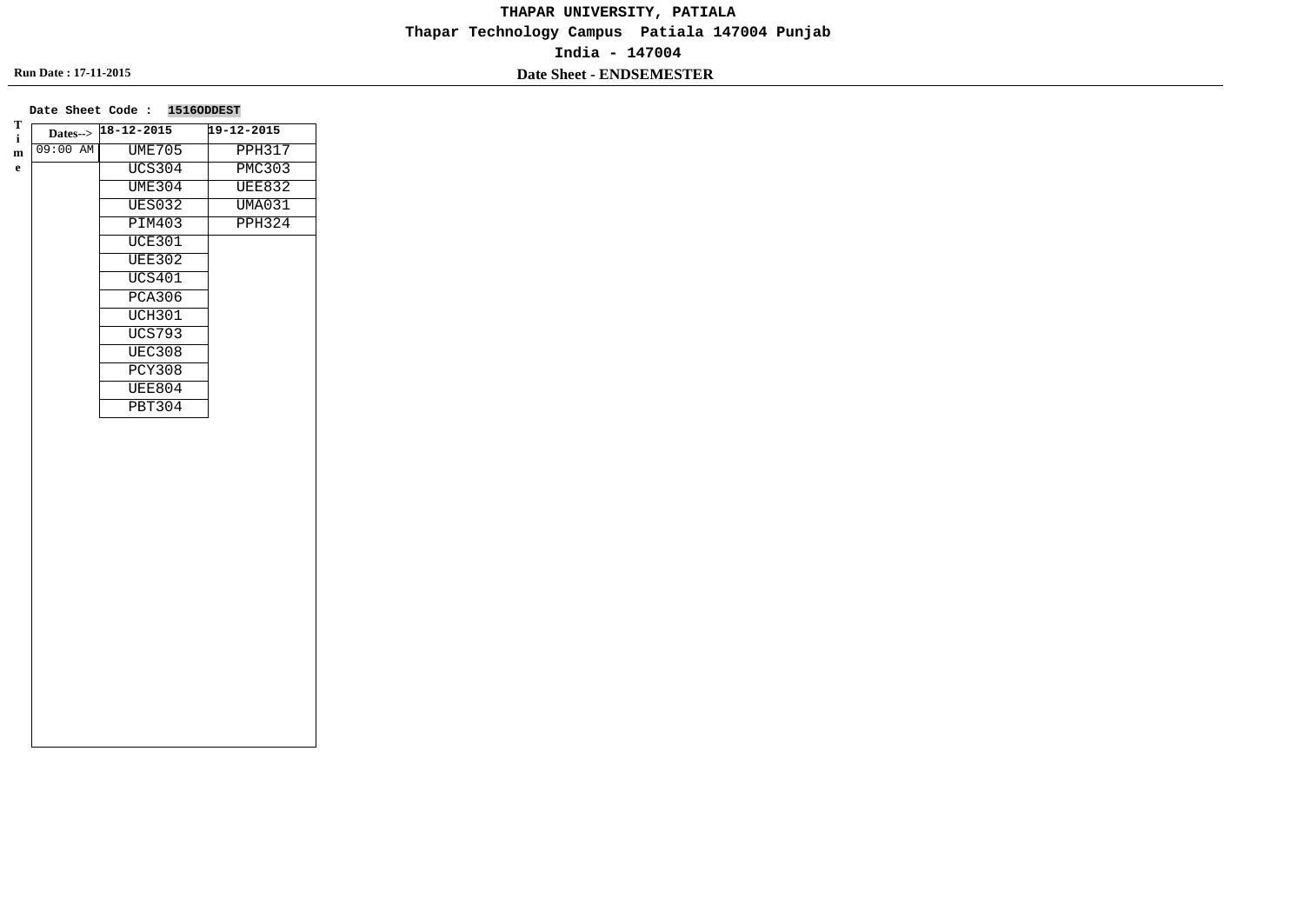**Date Sheet Code : 1516ODDEST**

| Т<br>$\mathbf i$ |            | Dates-> 07-12-2015 | $08 - 12 - 2015$ | $09 - 12 - 2015$ | $10 - 12 - 2015$ | $11 - 12 - 2015$ | $12 - 12 - 2015$ | $14 - 12 - 2015$ | $15 - 12 - 2015$ | $16 - 12 - 2015$ | 17-12-2015    |
|------------------|------------|--------------------|------------------|------------------|------------------|------------------|------------------|------------------|------------------|------------------|---------------|
| m                | $14:00$ PM | UCH501             | <b>PEC108</b>    | <b>PCS201</b>    | UTA008           | <b>UCE505</b>    | <b>UBT502</b>    | <b>UCS501</b>    | <b>PSE101</b>    | <b>UCH503</b>    | UBT003        |
| $\mathbf{e}$     |            | PET106             | <b>UEC613</b>    | PCA108           | <b>UEE501</b>    | <b>PME101</b>    | <b>UHU003</b>    | <b>UEI503</b>    | <b>PBT109</b>    | <b>PHU002</b>    | <b>PMC106</b> |
|                  |            | <b>UIE408</b>      | UMAOO1           | PTH104           | <b>UHU081</b>    | PMC105           | <b>PCA532</b>    | PCY101           | PPH104           | UEN002           | <b>UEE503</b> |
|                  |            | <b>PIM405</b>      | <b>PCY201</b>    | <b>PVL108</b>    | UCB008           | <b>PBC101</b>    | PIM101           | <b>UEC402</b>    | PCH214           | UEN001           | <b>PPH102</b> |
|                  |            | PWC104             | <b>UMA003</b>    | UPH004           |                  | <b>PEC109</b>    | UCH504           | <b>PIE112</b>    | UCH505           | <b>UME502</b>    |               |
|                  |            | <b>UEE504</b>      |                  | <b>PEC105</b>    |                  | <b>UEC502</b>    | UPH061           | <b>PCE104</b>    | <b>UMA005</b>    |                  |               |
|                  |            | <b>PME105</b>      |                  | <b>PBC103</b>    |                  | <b>PCA543</b>    | <b>UCS504</b>    | PCH101           | <b>PCD107</b>    |                  |               |
|                  |            | <b>PEE108</b>      |                  | <b>PPH103</b>    |                  | <b>PCH106</b>    | <b>UEE502</b>    | DMC007           | <b>PCS106</b>    |                  |               |
|                  |            | <b>DSS001</b>      |                  | PMM106           |                  | <b>PBY101</b>    | UEC501           | <b>UBT501</b>    | PCL107           |                  |               |
|                  |            | <b>PCA503</b>      |                  | <b>UEI502</b>    |                  | PTH101           | <b>UCH715</b>    | <b>PES105</b>    | <b>PMM107</b>    |                  |               |
|                  |            | DMC001             |                  | <b>UBT505</b>    |                  | <b>PCD105</b>    | <b>UCE502</b>    | <b>PET101</b>    | <b>UES009</b>    |                  |               |
|                  |            | UCE504             |                  | <b>PSE105</b>    |                  | <b>UME503</b>    | <b>UEI504</b>    | PMP101           | <b>PCA109</b>    |                  |               |
|                  |            | <b>PCE291</b>      |                  | <b>PEI104</b>    |                  | <b>PIS107</b>    | UEC001           | PIN111           | <b>DSS005</b>    |                  |               |
|                  |            | DMC013             |                  | <b>UCS502</b>    |                  | PCA544           | UMT501           | UPH062           | <b>UCE503</b>    |                  |               |
|                  |            | <b>PMC432</b>      |                  | <b>UEC506</b>    |                  | PEC101           | <b>UMA062</b>    | UCH502           | <b>UBT506</b>    |                  |               |
|                  |            | <b>UBT507</b>      |                  | <b>PCA501</b>    |                  | <b>PBT103</b>    | <b>PCY108</b>    |                  | PME104           |                  |               |
|                  |            | DCE009             |                  | PBY104           |                  | PMM101           | PMP103           |                  | <b>UEI501</b>    |                  |               |
|                  |            | UTA007             |                  | PCD108           |                  | <b>PSE104</b>    |                  |                  | <b>PCA502</b>    |                  |               |
|                  |            | <b>PPE103</b>      |                  | PCH114           |                  | <b>PCS103</b>    |                  |                  | <b>PBC104</b>    |                  |               |
|                  |            | <b>PSE102</b>      |                  | UCH506           |                  | <b>PPH101</b>    |                  |                  | <b>PMC108</b>    |                  |               |
|                  |            | <b>PMP105</b>      |                  | <b>PMC107</b>    |                  | <b>UIE902</b>    |                  |                  | <b>PES109</b>    |                  |               |
|                  |            | PCA110             |                  | <b>PME103</b>    |                  | <b>PCA105</b>    |                  |                  | <b>PET105</b>    |                  |               |
|                  |            | <b>PVL110</b>      |                  | <b>PCS105</b>    |                  | <b>PEI102</b>    |                  |                  | <b>UME501</b>    |                  |               |
|                  |            | PMC427             |                  | <b>PIS105</b>    |                  | <b>PEE101</b>    |                  |                  | <b>PCE101</b>    |                  |               |
|                  |            | <b>PMC319</b>      |                  | UPH001           |                  | <b>PEE104</b>    |                  |                  | DPM001           |                  |               |
|                  |            | <b>PMA102</b>      |                  | <b>UCE501</b>    |                  | <b>PCY102</b>    |                  |                  | <b>PEI105</b>    |                  |               |
|                  |            | <b>PEI106</b>      |                  | <b>PEE106</b>    |                  | <b>PES106</b>    |                  |                  | <b>PTH202</b>    |                  |               |
|                  |            | <b>PCL105</b>      |                  | PMP104           |                  | PET102           |                  |                  | <b>PVL109</b>    |                  |               |
|                  |            |                    |                  | <b>PCE103</b>    |                  | <b>UBT503</b>    |                  |                  | <b>PPI313</b>    |                  |               |
|                  |            |                    |                  | <b>PBT108</b>    |                  | <b>UCS505</b>    |                  |                  | <b>PPE102</b>    |                  |               |
|                  |            |                    |                  | <b>PES108</b>    |                  |                  |                  |                  | <b>PEE107</b>    |                  |               |
|                  |            |                    |                  | <b>PIN102</b>    |                  |                  |                  |                  | <b>PSE106</b>    |                  |               |
|                  |            |                    |                  | <b>PPE101</b>    |                  |                  |                  |                  | <b>PIS108</b>    |                  |               |
|                  |            |                    |                  | <b>PCY109</b>    |                  |                  |                  |                  |                  |                  |               |
|                  |            |                    |                  | PET104           |                  |                  |                  |                  |                  |                  |               |
|                  |            |                    |                  | <b>UME504</b>    |                  |                  |                  |                  |                  |                  |               |
|                  |            |                    |                  | PCD103           |                  |                  |                  |                  |                  |                  |               |